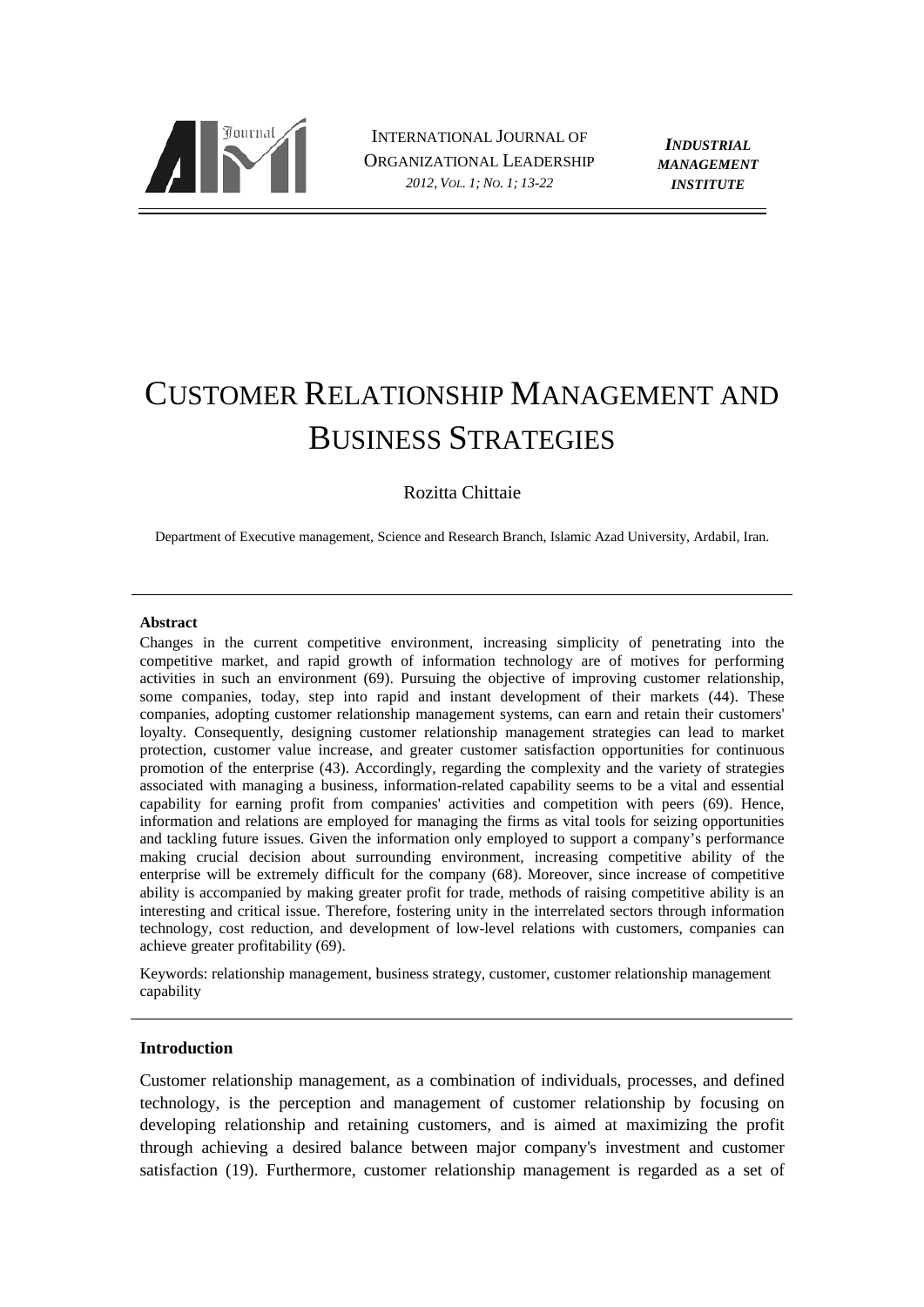processes and systems which support the business structure in sustaining profitability and maintaining relationship with key customers (43). The principal and ultimate objective of customer relationship management is to be able to know the customers well to provide more efficient service for keeping them forever. Nonetheless, understanding the concept and the main objective of customer relationship management has not been brought to the end, and it is still under development (44). Customer relationship management may be assumed as a business philosophy, a business process, or a technology tool. As a philosophy of business, customer relationship management guides companies to maintain customer relationships, and maintains the customer's high value among the extensive processes of management (45). As a business strategy, it is an occupational strategy focused on the customer that evaluates their satisfaction and loyalty through making guaranteed offer and providing each customer with personal services (6). As a business process, it is defined as a flow of a huge mass of minicultures of impartiality and customer knowledge creation (60). Moreover, it represents a technology or a technological choice in improving organizations' long-lasting relations with their customers (48).

# **Aspects of customer relationship management**

Some theorists including Parvatiyar, Sheth, and Miller have stated that customer relationship management has four aspects: 1. customer identification, 2. customer attraction, 3. customer retention, and 4. customer development (37, 55, and 65).

- 1. Customer Identification: Customer relationship management starts by identifying the customer. This stage includes targeting the individuals who will become either company's customers or profitable for the company. In addition, the focus of this stage of customer relationship management is mainly on analysis of the customers lost while competing with other firms, and ways of winning them back (37). Identification of customers by organizations makes them be considered strategically important, and occupy a role in organizations' success. These customers have individual needs, therefore, addressing their needs will promote products, as well (5). Customer identification involves customer analysis and customer segmentation (71). Customer analysisrequires the investigation of functional aspects through analyzing the customer's attributes, while, customer segmentation needs reclassifying a customer base into smaller groups of customers that are relatively similar (71).
- 2. Customer Attraction: This stage follows customer identification. Having identified the customer's potential segments, organizations can put their energy towards attracting target segments of the customer. Direct marketing is one of factors for drawing the customer. Direct marketing is an advertising process which entices the customer to order products through different channels; direct posting as well as distributing coupons are examples of direct marketing (17, 46, 57).
- 3. Customer Retention: Customer retention is a paramount concern in customer relationship management. Customer satisfaction which refers to the comparison of customer expectations with his/her perception of satisfaction is regarded as an absolute prerequisite for retaining the customer (37). Customer relationship management is the philosophy of business activities for attracting and keeping the customer, raising the customer value, loyalty, and implementing the customercentered techniques. Customer relationship management is aimed at strengthening customer relationships and examining them fully. Considering how customer value,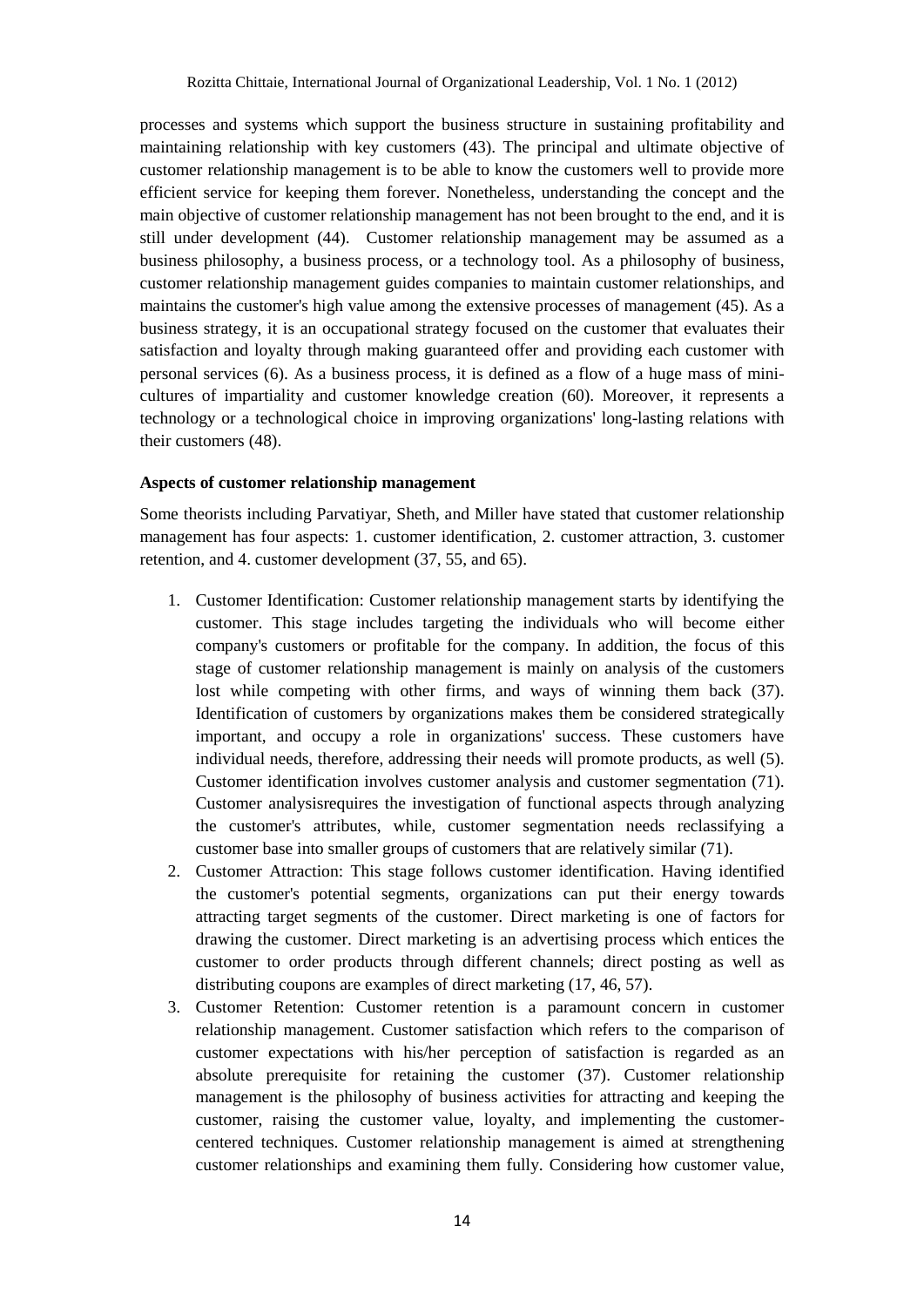needs, expectations, and behavior through analyzing the data from interaction with customer are integrated, firms can shorten the sales cycle, and increase the customer loyalty by creating better relations with them (58). As a consequence, proper customer relationship management can help companies to keep existing customers and draw new ones (21). Customer retention includes simultaneous marketing, programs for creating customer loyalty and complaints management. Simultaneous marketing which deals with marketing competitions, analyzes, explores, and anticipates the changes in customers' behavior (15, 35, and 36). As a result, analysis and introduction of existing system has a direct relation with marketing (30). Programs for creating customer loyalty include efforts and activities which have supporting roles and are targeted at maintaining long-standing relationship with customers. Continuous analysis of service quality and reliability or satisfaction in particular constitutes a part of customer loyalty programs (30).

4. Customer Development: This stage requires steadily increasing the amount of interactions, the value of interactions, and personal profitability of the customer. Elements composing customer development are: customer life time value analysis, average sales growth, and analysis of product basket the customer uses in the company. Customer lifetime value analysis has been defined as a prediction of total net income that company can expect from the customer (22, 29, and 60). Average sales growth pertains to advertising the activities targeted at raising the number of related services customers use in the company (56). Market basket analysis relates to the maximum number of customers' trades, their value, and exploring purchase behaviour of customers (1, 7, 13, 16, 32, 38).

## **Customer Satisfaction and Retention**

It is clear that retaining the existing customers is more economical than establishing new relations, even in the changing internet markets, and it is accomplished by achieving complete domination over the changes (33). Therefore, maintaining customer satisfaction is economical, considering that, attracting new customers can be five times costlier than providing customers with satisfaction (59). Direct correlation between customer retention and profiting the company as well as customers seems to be more noticeable, and customer value is referred to the combination of net profits earned by buyers. These profits include quality, lower price, convenience, on-time delivery, and pre- and post-sale services (41). Furthermore, customer satisfaction is related to the determining factor of customers' behavior over time. A large body of research studies addresses customer satisfaction and customer retention (54).

Customer satisfaction may be defined as a feeling of pleasure or contentment a customer experience regarding his/her expectations about the quality of a product or performance. If the relative performance does not fulfill the expectations, the customer will be unsatisfied. If the expectations are matched, the customer will feel extremely satisfied. Wilson, Sunny, and O'keefe have claimed that customer satisfaction leads to frequent purchases and brand loyalty. Moreover,lower prices attract new customers. Consequently, other costs as well as the amount of complaints reduce(18, 20, 31, and 39).

A plenty of studies have arrived at this conclusion that customer satisfaction is impacted by customer retention. Retention of more satisfied customers is less demanding. Satisfied customers hold a positive view on the organization, as a consequence, they will be loyal customers (4, 8, 9, and 23). Satisfied customer, improves the strong relations with the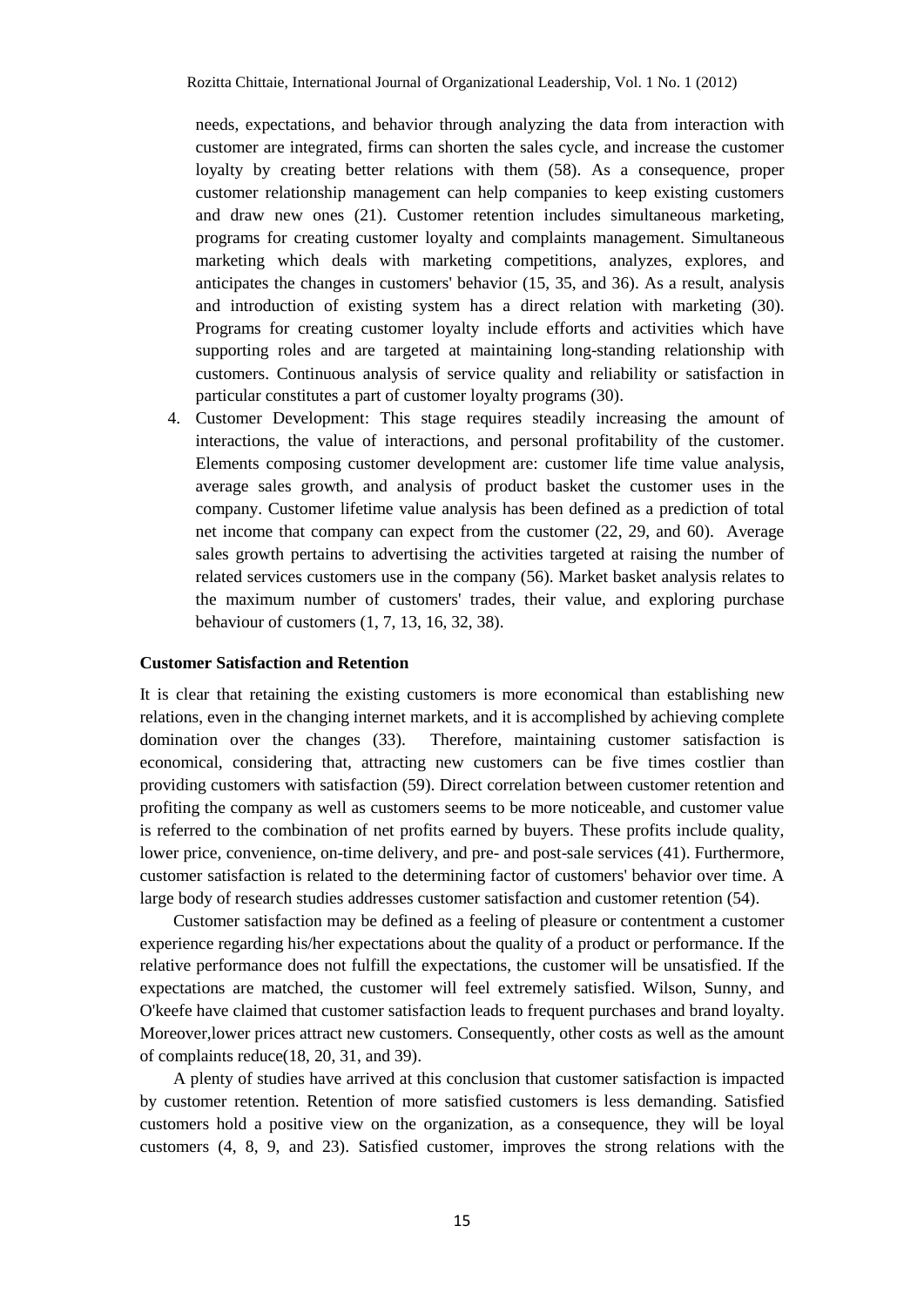company, which usually results in enduring relationship between the company and customer (66).

## **Customer relationship management and knowledge management**

Unfortunately, many firms possess limited knowledge of customer relationship management, and underestimate its significance. It is a common sense that missing favorable opportunities for proper customer service, provide the competitors in their market share with more opportunities. To become successful in increasingly competitive environments, firms should be able to continuously examine a wealth of knowledge, and create value-added (58).

Davenport and Prusak have emphasized that knowledge management is associated with knowledge-based creation, use, and sharing. Knowledge, has been interpreted as information which is relevant, practical, and based on little business experience. As this new ground was broken, it provided industrial society with support. Peter Drucker refers to knowledge as the most important source in 21th century. Additionally, Davenport and Prusak indicated that how knowledge acquisition, retention, and sharing are useful and important (25). The process of customer relationship management can be studied as a knowledge-oriented process associated with huge mass and complexity of knowledge (25, 29). Many organizations, recently, undertake studies aiming at applying knowledge management in order for knowledge to penetrate inside and outside their organization with stockholders and customers. A number of individuals and organizations have established frameworks for knowledge management. In fact, they prescribe various methods for engaging in knowledge management activities (72). Tiwana defines knowledge-oriented customer relationship management as the management of customer knowledge targeted at creating value and knowledge base to improve the relations and collective efficiency. Knowledge-oriented customer relationship management is more than a business model/strategy or a technology-based solution. On the contrary, it identifies the significance of knowledge management and customer relationship management as determinant and information technology expert for every enterprise. Mass of data about customers, by new technology tools, might lead to opportunities as well as challenges for enterprise, as a result, bring about a rise in competitive advantages (68).

# **Market protection capabilities**

Market protection capability examines company's ability to learn about customers, competitors, channels of communication with customers, and vast market environment where they work (26). The investigation of the subject's background offers various reasons for anticipating market changes, because market protection capabilities may be related to company income and profit growth rate (67). Like improving financial status and increasing asset value, profit growth is also considered as a key objective for companies (12).Having achieved profit growth, firms can boost their income from sales, profit, or both. Performing activities in ideal environment may result in a situation in which demand increases supply by creating potentiality for simultaneous growth of income from sales and profit (28). Nevertheless, in case of impressive growth or no growth in market environment, the company can boost income from sales or profit using two methods:

- 1. Increasing the market share through adopting strategies designed to improve sales to current customers and enticing new customers.
- 2. Raisingearnings by adopting strategies for sale price per unit of output or cost reduction (50).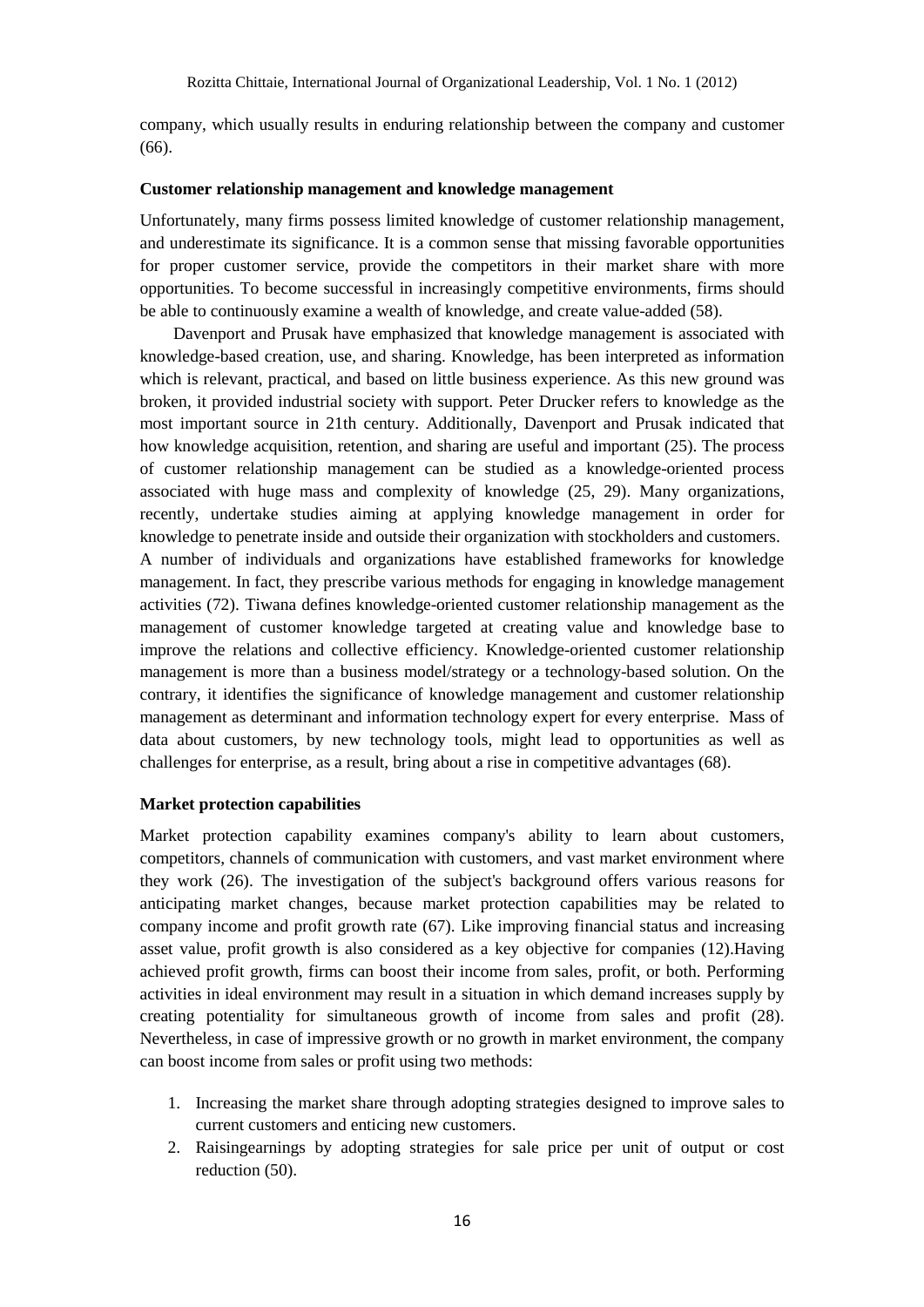From income growth point of view, market protection capabilities permit the company to identify deprived sectors, and the sectors which don't allow competitors to conduct activities, and fulfill customer needs and requirements of that sector (67). These deprived or unsatisfied sectors offer good rationale for the company's efforts targeted at boosting income through attracting new customers. Identifying customers' attributes by market protection, most of the time, should provide viewpoints about managers' opportunities that a company can find related to available customers in terms of increasing the portion of their needs (49).

With respect to earnings growth rate, strong capabilities of market protection offer viewpoints by taking which, companies can lower their average costs through applying more useful sources by means of optimal matching, collecting company's sources , and fostering customer relations and future opportunities (34). The companies, whose performance was compatible with above mentioned points, were more successful in precisely estimating the value of different sources which enable them to avoid extreme attending to various information sources (51).

Furthermore, companies, by means of special capability for optimum protection of market, can identify the least price sensitivity of customers and their (level of) ability to cover higher costs. These capabilities should create conditions for introducing techniques for offering the company's products and services with the highest value and no price to customers and members (67).

Finally, optimum market protection allows a company to learn more and quickly about customers, as well as, competitors' reaction to their income in the past and the activities leading to profit growth and market share rise. Moreover, presenting viewpoints pertaining to methods of continuing this trend in order to promote outcomes and achievements of such a growth is essential (28).

#### **Capabilities of customer relationship management (CRM)**

CRM capabilities have been formed based on two key principles: Firstly, it is a type of assessment which examines relations with customers considering them more than a set of separate interactions, and certainly yields more beneficial results for suppliers, and brings customers greater satisfaction. Secondly, it is a perception all current and future customers have of a company's ability in being bound to reach profitability and meet their needs, and their realization is not necessarily of equal proportion (52). Accordingly, we define capability of CRM as a company's ability in identifying customers, obtaining feedback from them, and maintaining the relations from which both the customer and the company can benefit (11).

With regard to income growth rate, the focus of enhanced capabilities of CRM is on profitability in acquiring potential customers and retaining current customers (10). With respect to potential customers, if companies with strong CRM capabilities do not retain and improve this capability, they not only will not be able to attract customers of this type, but also will gradually lose the existing customers, which will endanger them in the relevant enterprise, as a result, as time passes, their general growth rate will significantly fall (62).

If the raise in income growth rate is not in line with the rise of customer needs satisfaction portion, a fall in income growth rate will occur, consequently, the company will be deprived of acquiring the smallest number of new customers, thus, general rates of income growth will decline once again (70). In any case, from the earnings growth rate point of view, CRM capabilities should be valued, and companies with strong capabilities should exploit their sources for attracting customers, and put their potential abilities into practice for future profitability (10). Such companies steadily improve their knowledge and experience, and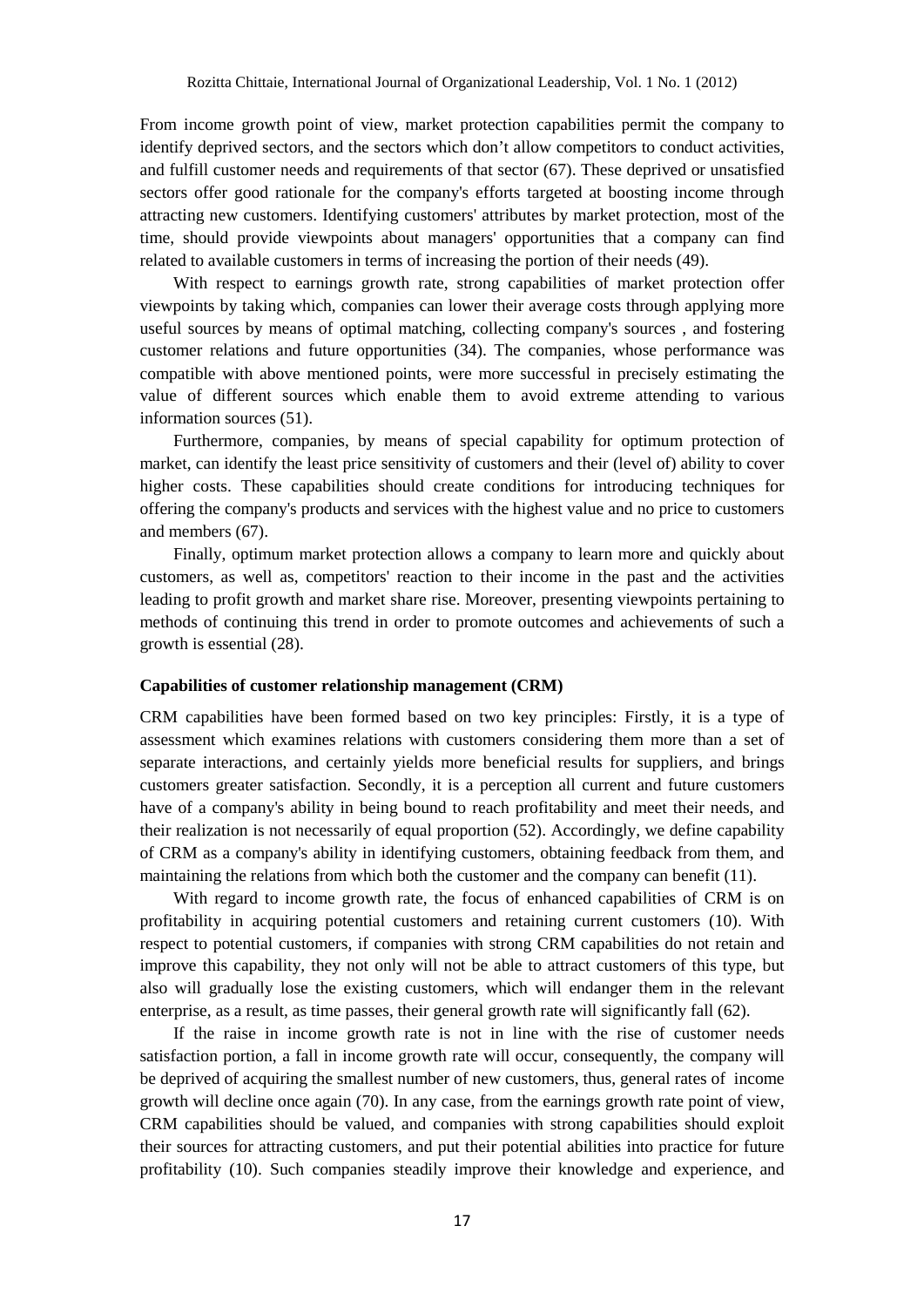share them with customers; therefore, they bring about more reduction in cost of product and service offering (62). This might give rise to retaining higher number of customers among the competitors, stronger CRM capabilities, and having experienced consumers of company's products and services, as a consequence, drives down the service cost (64).

Obviously, such companies can increase their profit by a rate through which successive reductions of average cost of customer service occur. Regarding customers' reaction to competitors' products at prices which are not stimulus to purchase, companies with outstanding CRM capabilities can even boost the prices of specified products and service  $(14)$ .

# **Marketing strategy, entrepreneurship, and customer**

The role of marketing knowledge is acquiring the knowledge of penetrating the market, producing and offering quality products and valuable service to customers. The company can fulfill market requirements and market predictions about benefiting from competitive advantage and profit. The company's marketing capabilities which are based on innovation capability are major factors that can contribute to creation of distinctive capabilities of innovation, and earning as well as increasing profit. On the other hand, product innovation is desirable for marketing activities, and can improve business performance. Consequently, a strong relation exists between innovation, marketing, and gaining competitive advantage (74, 79, 80, 82, 84).

In addition, the advantage of small companies' marketing over big companies is the relationship between entrepreneurship and customers. Small companies have a limited customer base, and customers usually are limited to those of local markets. This leads to short communication paths between the company and customers, hence, today, entrepreneurs often know customers, which increases close relations leading to earning profit, customer loyalty and higher levels of customer satisfaction (73, 83, 85). Moreover, small companies' flexibility in quickly responding to customers is another aspect that contributes to improved relations between entrepreneurs and customers. Having easy access to market information is of main advantages small companies have; companies require combining market information, improvement of market technology, and improvement of management capabilities in welcoming new challenges in markets (77, 78, 81, 85).

## **Conclusion**

Customer relationship management is a business strategy designed to identify, attract, retain and develop customers, and is inspired by the motives of profitability, success in the future, and enhancement of companies' and organizations' ability to go into competition with others in the global market. As a combination of individuals, procedures, and technology, it focuses on development and improvement of more relations with customers, in order to obtain a clear understanding about organization's customers and have a coherent strategy on relationship management. Considering that, during most of daily business activities, companies deal with customers, for development and survival in economic competition, they should attach high importance to customer-orientation, and strengthen their relations with buyers for products and service, much more than ever. As a consequence, along with advances in technology and information technology, being in an intense competition with their competitors, companies should plan to provide and enhance customer relationship management, and rapidly and timely expand their markets.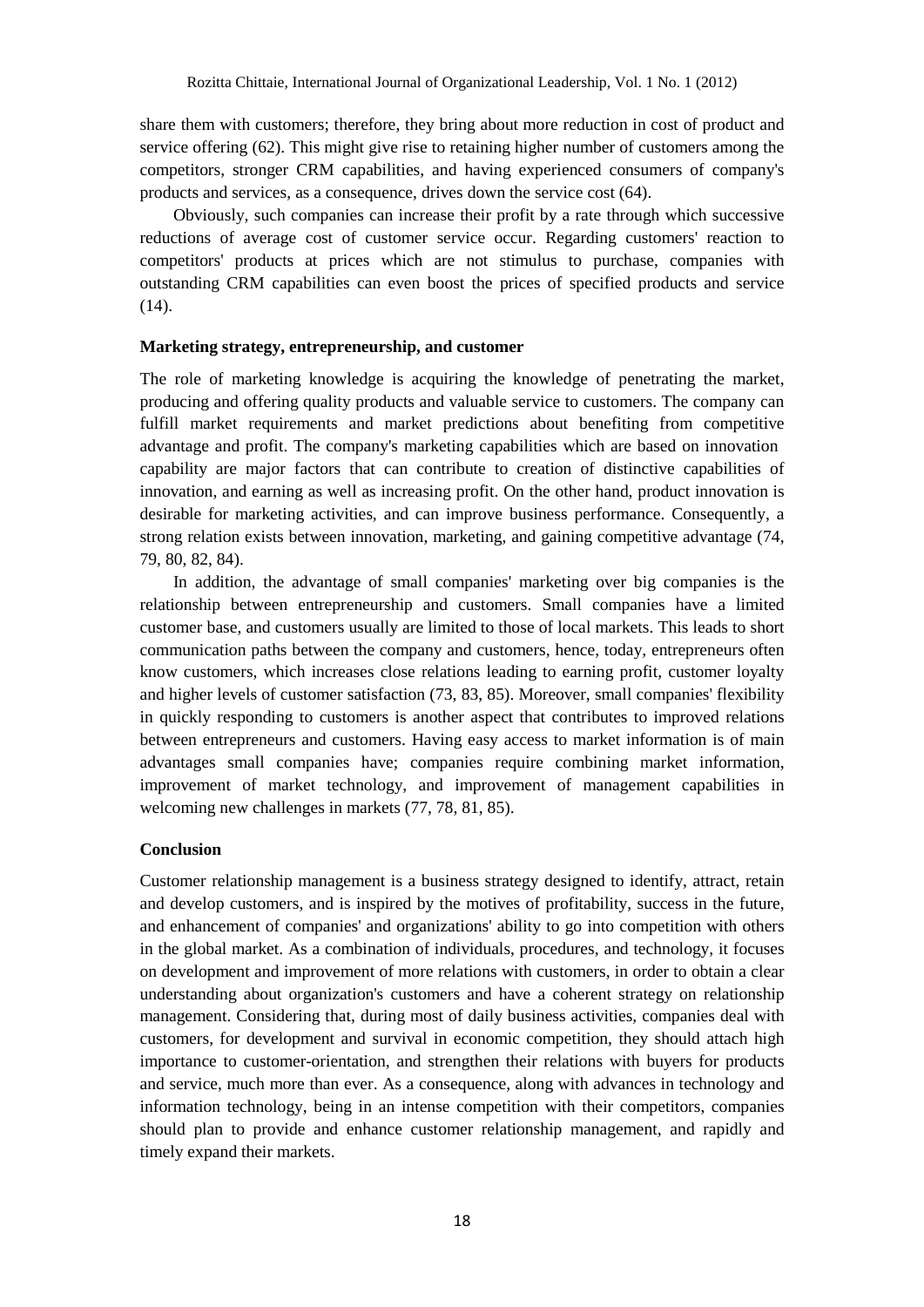An organization or a company with no customer will fail and fall behind other competitors in attracting customers. One of the reasons behind companies' failure to win the competition is the lack of knowledge about the way of dealing and interacting with customers. To attain success in the future, therefore, organizations and companies require a deeper understanding of customer needs, which will become feasible by developing an accurate and organized plan, and mobilizing resources and trained forces in order to avoid losing customers, win back old customers, and transform them into regular ones. Identifying the customer is a contributing factor in enhancement of companies' profitability, as a result, their success. The purpose of identifying customers is to recognize their demands, expectations, behaviors, and interests. Companies can make efforts to attract, and obviously, retain the customers by marketing and improving marketing techniquesin a consistent way, and establishing long-term relations with them. Customer retention would become feasible by bringing them satisfaction. Since, when customers are satisfied, they frequently make a purchase, and receive more products from companies, they bring about more profitability for companies. Through establishing steady relationships and improving the relations with customers, companies can offer better and more services to them, which is considered as responsiveness to customer needs. Accordingly, employing technology and knowledge which evolve day by day, organizations and companies should pursue the objective of, meeting customer needs , because satisfying their demands is the guarantor and strong supporter of the organization's survival and its leadership in that era of competition and business.

#### **References**

- Adomavicius, G.,& Tuzhilin, A. (2001). Expert-driven validation of rule-based user models in personalization applications. Data Mining and Knowledge Discovery. 5.33– 58.
- Adele, B., Frikkie H.,& Lindie, R.(2005) 1Implementing a Customer Relationship Management Programme In An Emerging Market.
- Aggarval, C. C., & Yu, P. S.(2002). Finding localized associations in market basket data. IEEE Transactions on Knowledge and Data Engineering, 14, 51–62.
- Anderson, E.W., & Sullivan, M. W.(1993). The antecedents and consequences of customer satisfaction for firms. Marketing Science, 12 (2), 125-143.
- Au, W. H., & Chan, K. C. C.(2003). Mining fuzzy association rules in a bank-account database. IEEE Transactions on Fuzzy Systems, 11, 238–248.
- Brijs, T., Swinnen, G., Vanhoof, K., & Wets, G (2004). Building an association rules framework to improve product assortment decisions. Data Mining and Knowledge Discovery, 8, 7–23.
- Bolton, R. N. (1998). A dynamic model of the duration of the customer's relationship with a continuous service provider: The role of satisfaction. Marketing Science, 17 (1), 45–65.
- Bolton, R. N., Kannan, P. K., & Bramlett, M.(2000). Implications of loyalty programs and service experiences for customer retention and value. Journal of Academy of Marketing Science, 28(1), 95-108.
- Bolton, R. N., Lemon, K. N., & Verhoef, P. C.(2004). The theoretical underpinnings of customer asset management: A framework and propositions for future research, Journal of the Academy of Marketing Science, 32(3), 271–292.
- Boulding, W., Staelin, R., Ehret, M., & Johnston, W. J.(2005). A customer relationship roadmap: What is known, potential pitfalls, and where to go. Journal of Marketing, 69(4), 155–166.
- Brealey, R. A., Myers, A. C., & Allen, F.(2008). Principles of Corporate Finance, 8th ed. New York: McGraw Hill.
- Calantone, R.J. & Di Benedetto, C.A. (1988) "An Integrative Model of the New Product Development Process", Journal of Product Innovation Management 5, 201–215.
- Cao, Y., & Gruca, T. S. (2005). Reducing adverse selection through customer relationship management. Journal of Marketing, 69(4), 219–229.
- Carrier, C. G., & Povel, O.(2003). Characterising data mining software. Intelligent Data Analysis,7,181-1.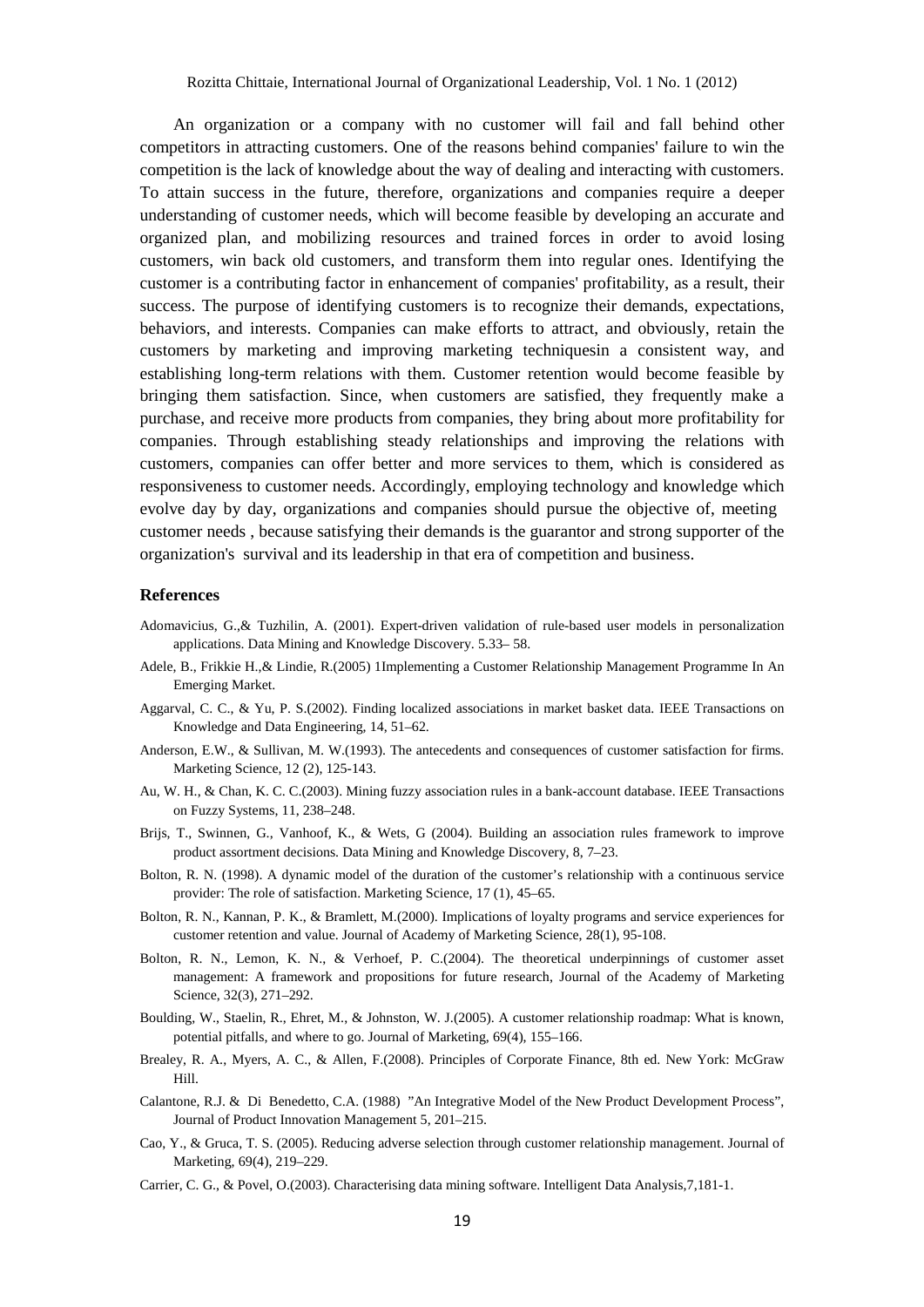Carson, D.J. (1985), "The evolution of marketing in small firms", European Journal of Marketing.

- Chen, M. C., Chiu, A. L., & Chang, H. H.(2005). Mining changes in customer behavior in retail marketing. Expert Systems with Applications, 28, 773–781.
- Chen, I. J., & Popovich, K.(2003). Understanding customer relationship management (CRM): People process and technology. Business Process Management Journal, 9(5), 672-688.
- Chen, Y. L., Tang, K., Shen, R. J., & Hu, Y. H.(2005). Market basket analysis in a multiple store environment. Decision Support Systems, 40, 339–354.
- Cheung, K. W., Kwok, J. T., Law, M. H., & Tsui, K. C. (2003). Mining customer product ratings for personalized marketing. Decision Support Systems, 35, 231–243.
- Ching,H.C., & You, S.C.(2009). Classifying the segmentation of customer value via RFM model and RS theory.36,4176–4184.
- Churchill, G. A., & Suprenant, C.(1982). An investigation into the determinants of customer satisfaction.
- Crosby, P. B. (1979). Quality is free. New York, NY: McGra customer retention. Applied Business Research and College Teaching & Learning Conference Proceedings, Hawaii, January 2-5.
- Croteau, A., & Li, P. (2003) Critical success factors of CRM technological initiatives," Canadian Journal of Administrative Sciences, 20, 21-34.
- Datta, P. R., Cuong, T., Nguyen, H. T., & Nguyen, H. (2007). Relationship marketing and its effects on customer retention. Applied Business Research and College Teaching & Learning Conference Proceedings,Hawaii, January 2-5.
- Davenport, T. H., Delong, D. W., & Beers, M. C. (1998). Successful knowledge management projects. Sloan Management Review, 39(2), 43– 57.
- Davenport, T. H., & Prusak, L. (1998). Working knowledge: How organizations manage what they know. Boston' Harvard Business school press.
- Day, G.S. (1994), "The Capabilities of the Market Driven Organization", Journal of Marketing 58, 37-51.
- Day, G. S. (1994). The capabilities of market-driven organizations. Journal of Mark, 58(4), 37–51.
- Dickson, P. R. (1992). Toward a theory of competitive rationality. Journal of Marketing, 56(1), 69–84.
- Downs, G.W., R. & L.B. Mohr (1976), "Conceptual Issues in the Study of Innovation", Administrative Science Quarterly 21, 700-714.
- Drew, J. H., Mani, D. R., Betz, A. L., & Datta, P.(2001). Targeting customers with statistical and data-mining techniques. Journal of Service Research, 3, 205–220.
- Dwyer, R. R., Schurr, P. H., & Oh, S.(1987). Developing buyer–seller relations. Journal of Marketing, 51(2), 11– 28.
- Etzion, O., Fisher, A., & Wasserkrug, S. (2005). E-CLV: A modeling approach for customer lifetime evaluation in e-commerce domains, with an application and case study for online auction. Information Systems Frontiers, 7, 421–434.
- E.W.T,N., Li ,X.,& D.C.K.,C (2009). Application of data mining techniques in customer relationship management: A literature review and classification,36,2592-2602.
- Fornell, C. (1992). A national customer satisfaction barometer: The Swedish experience. Journal of Marketing, 56, 6-21.
- Giudici, P., & Passerone, G.(2002). Data mining of association structures to model consumer behaviour. Computational Statistics and Data Analysis, 38, 533–541.
- Hildebrand, C. (1999). One to a customer. CIO Magazine, 12.
- Hisrich, R.D.& Peters, M.P. (1992), Entrepreneurship: Starting, Developing, and Managing a New Enterprise, Irwin, Chicago, IL.
- Hsieh, M. (2009) A case of managing customer relationship management systems: Empirical insights and lessons learned, International Journal of Information Management, 29,416-419.
- Hult, G. T. (1998, Winter). Managing the international strategic sourcing process as a market-driven organizational learning system. Decision Sciences, 29, 193–216.
- Jiang, T., & Tuzhilin, A.(2006). Segmenting customers from population to individuals: Does 1-to-1 keep your customers forever. IEEE Transactions on Knowledge and Data Engineering.18, 1297-1311.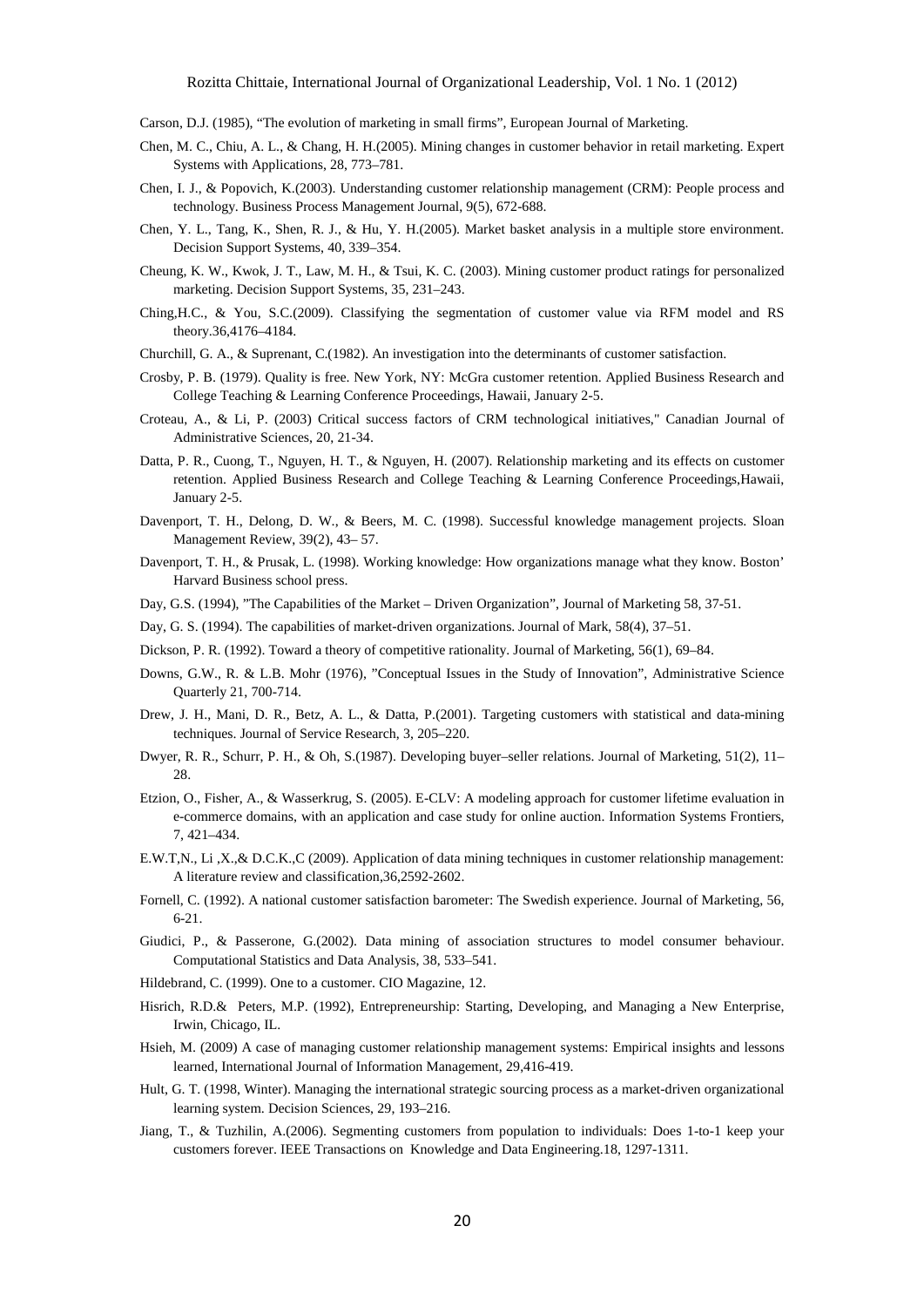- Kalakota, R., & Robinson, M.(1999). e-Business roadmap for success (1st ed.). New York, USA: Addison Wesley Longman Inn, 109–134.
- Kerin, R. A., Hartley, S. W., & Rudelius, W. (2007). Marketing: The core. Boston: McGraw-Hill Irwin,13.
- Kim, Y. H., & Moon, B. R.(2006). Multicampaign assignment problem. IEEE Transactions on Knowledge and Data Engineering, 18, 405–414.
- Kotler, P.(2000).Marketing management. Upper Saddle River, New Jersey: Prentice Hall.
- Kracklauer, A. H., Mills, D. Q., & Seifert, D.(2004). Customer management as the origin of collaborative customer relationship management. Collaborative Customer Relationship Management - taking CRM to the next level, 3–6.
- Kubat, M., Hafez, A., Raghavan, V. V., Lekkala, J. R., & Chen, W. K.(2003). Item set trees for targeted association querying. IEEE Transaction on Knowledge and Data Engineering, 15, 1522–1534.
- Leonard, D., & Sensiper, S. (1998). The role of tacit knowledge in group innovation. California Management Review, 40(3), 112– 132.
- Ling, R., & Yen, D. (2001). Customer relationship management: An analysis and implementation strategies. Journal of Computer Information Systems, 4 ,42–97.
- Lin, Y., & Su, H. (2003).Strategic analysis of customer relationship Management a field study on hotel enterprises. Total Quality Management and Business Excellence, 14(6), 715– 731.
- Liao, S. H., & Chen, Y. J.(2004). Mining customer knowledge for electronic catalog marketing. Expert Systems with Applications, 27, 521–532.
- Ling, R., & Yen, D. C.(2001). Customer relationship management: An analysis framework and implementation strategies. Journal of Computer Information Systems, 41, 82–97.
- Liu, H. (1995), "Market orientation and firm size: an empirical examination in UK firms", European Journal of Marketing, 29 No. 1,. 71.
- Makadok, R. (2001). Toward a synthesis of the resource-based and dynamic-capability views of rent creation. Strategic Management Journal, 22(5), 387–401.
- Markman, G. D., & Gartner, W. B.(2002). Is extraordinary growth profitable? A study of Inc. 500 high-growth companies. Entrepreneurship: Theory and Practice, 27(1), 65–75.
- Morgan, N. A., Anderson, E. W., & Mittal, V. (2005). Understanding firms' customer satisfaction information usage. Journal of Marketing, 69(3), 131–151.
- Mulhern, F. (1999). Customer profitability analysis: Measurement, concentration, and research directions. Journal of Interactive Marketing, 13, 25–40.
- Niraj, R., Gupta, M, & Narasimhan, C.(2001). Customer profitability in a supply chain. Journal of Marketing, 65(3), 1–16.
- Oliver, R. L. (1997). Satisfaction: A behavioural perspective on the customer. New York, NY: McGraw-Hill.
- Parvatiyar, A., & Sheth, J. N.(2001). Customer relationship management: Emergin practice, process, and discipline. Journal of Economic & Social Research,3.1-34.
- Peppard, J. (2000). Customer relationship management(CRM) in financial services. European Management Journal, 18(3), 312-327.
- Prinzie, A., & Poel, D. V. D.(2005). Constrained optimization of data-mining problems to improve model performance: A direct-marketing application. Expert Systems with Applications, 29, 630–640.
- Prinzie, A., & Poel, D. V. D.(2006). Investigating purchasing-sequence patterns for financial services using Markov, MTD and MTD g models. European Journal of Operational Research, 170, 710–734.arch, 3, 1–34.
- Reichheld, F .F. (1996). The loyalty effect. Boston, MA: Harvard Business School Press.
- Rosset, S., Neumann, E., Eick, U., & Vatnik, N.(2003). Customer lifetime value models for decision support. Data Mining and Knowledge Discovery, 7, 321–339.
- Reinartz, W., & Kumar, V.(2000). The CRM process: Its measurement and impact on performance. Journal of Marketing Research, 64(4), 17–35.
- Reinartz, W., Thomas, J., & Kumar, V. (2005). Balancing customer acquisition and retention resources to maximize customer profitability. Journal of Marketing, 69(1), 63–79.
- Ryals, L. (2005). Making customer relationship management work: The measurement and profitable management of customer relationships. Journal of Marketing, 69(4), 252–26165.